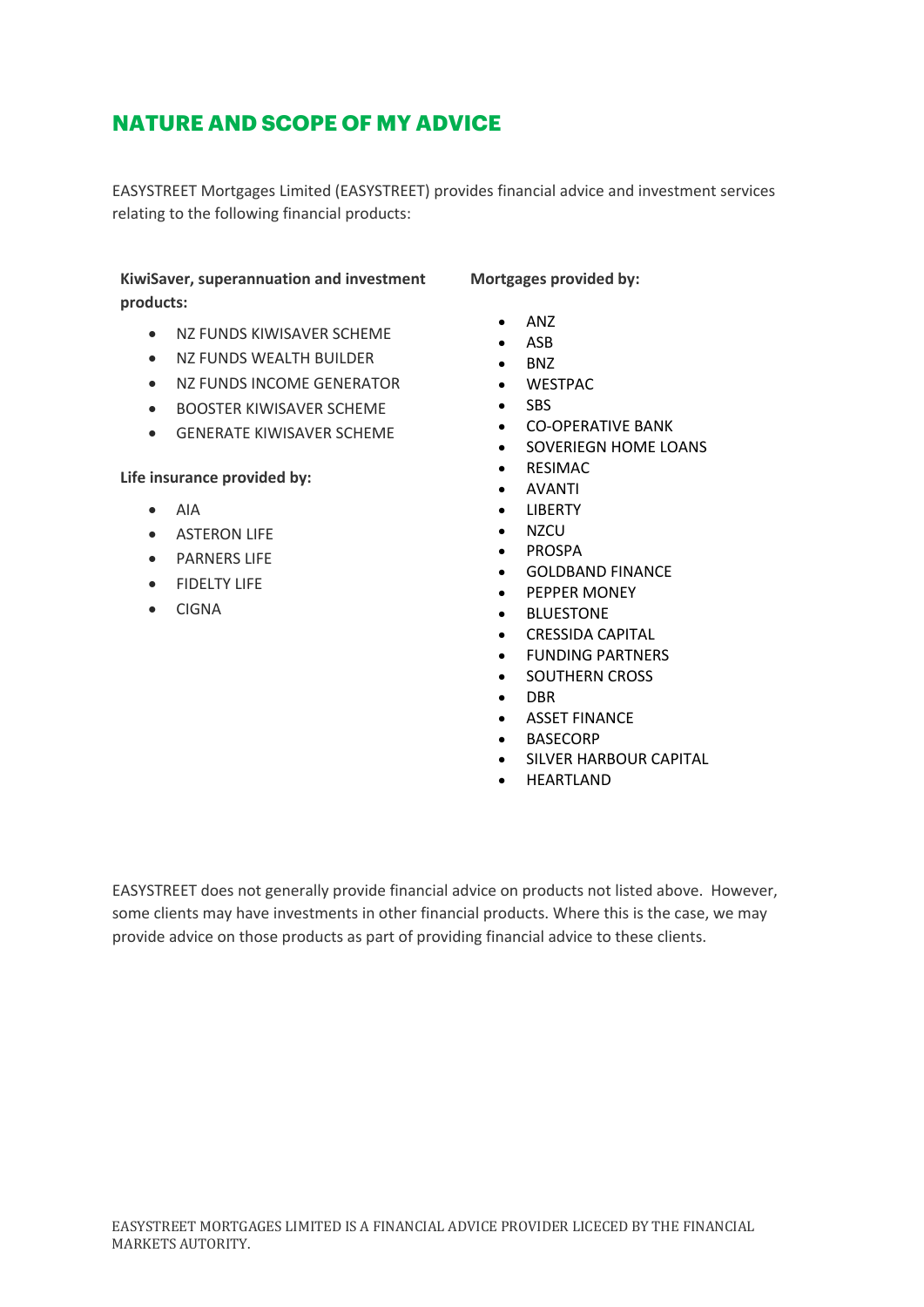## **Fees and Expenses**

EASYSTREET may charge the following fees for financial advice:

Most of the time, our services are completely free. That's because instead of being paid by you, we receive revenue from our product suppliers like banks and insurers.

We feel it's important you understand how we are paid, after all we ask the exact questions to you when applying for a home loan.

- Commercial Property Purchase
- Speciality Residential Home Loan purchase Either the result of credit impairment like defaults or the loan is complex by nature. We will inform of you when this is the case.
- Fees for lending examples outlined below are charged at 1% of the loan amount.
- Loan is intended to be with a lender for less than 27 months.
- The lending circumstances are complex in nature and require a great deal of pre-application work.

We do also reserve the right to charge fees at \$217.50 + GST per hour. We may do this when charging a percentage of the loan amount isn't appropriate for the circumstances.

Note, we will inform you in writing prior to any fees being applicable. This may be when confirming an approval, and may not be at the very start of our engagement. Often we won't know of any credit issues until after we have submitted an application.

#### **Duties**

EASYSTREET and anyone who gives financial advice on our behalf, have legal duties relating to the way that we give advice.

We must:

give priority to our clients' interests by taking all reasonable steps to make sure our advice isn't materially influenced by our own interests;

exercise care, diligence, and skill in providing the advice;

meet standards of competence, knowledge and skill set by the Code of Professional Conduct for Financial Advice Services (these are designed to make sure that we have the expertise needed to provide you with advice); and

meet standards of ethical behaviour, conduct and client care set by the Code of Professional Conduct for Financial Advice Services (these are designed to make sure that we treat you as we should and give you suitable advice).

This is only a summary of the duties that we have. More information is available by contacting us, or by visiting the Financial Markets Authority website at www.fma.govt.nz.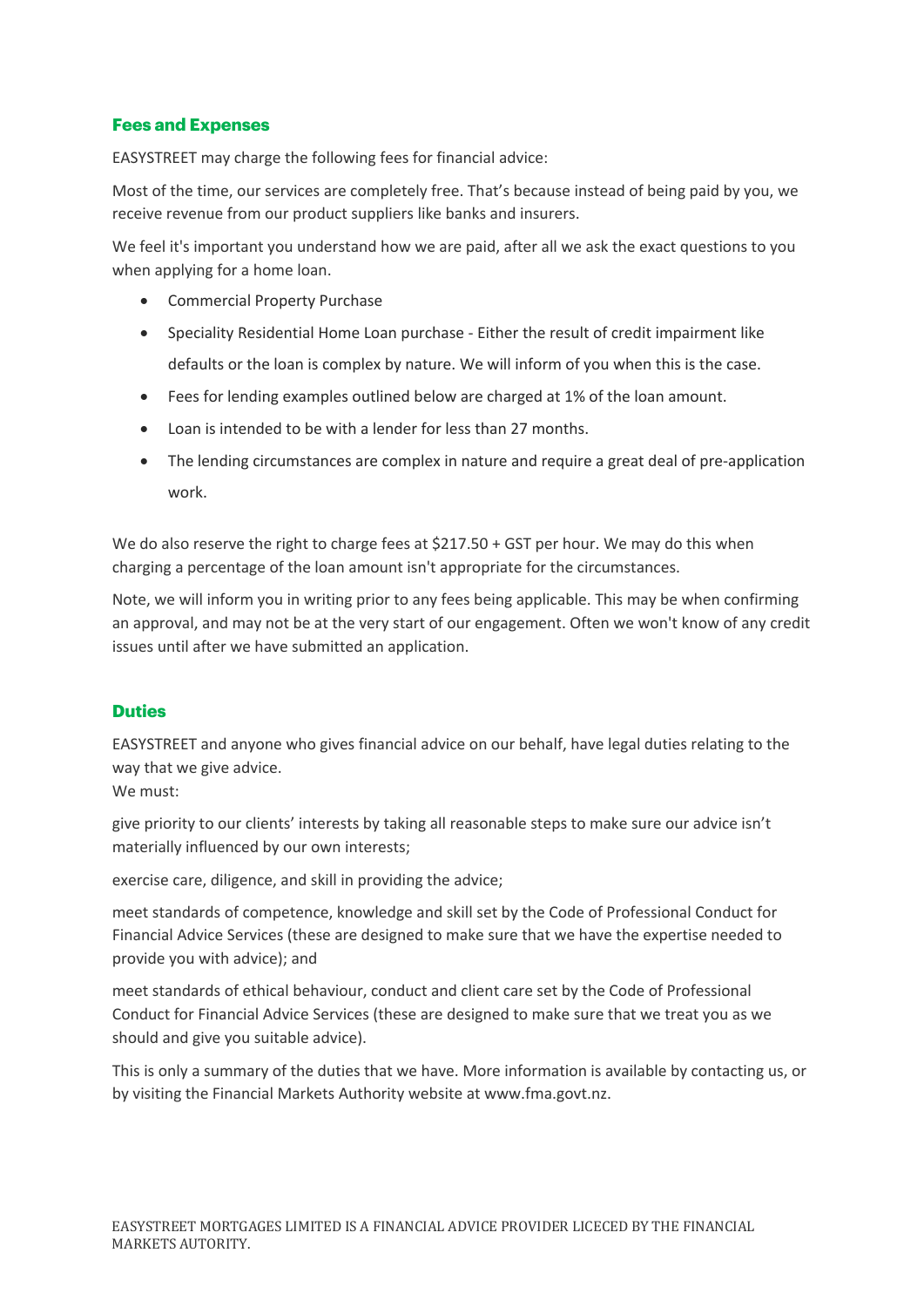## **Conflicts of Interest, Commissions and Incentives**

Our financial advisers are remunerated by way of receiving a commission from the sale of a financial product.

EASYSTREET may receive commissions from the managed investment scheme managers on whose products we provide financial advice or in which our clients invest, insurance companies on whose policies we provide financial advice, and from the banks with whom we arrange mortgages. These commissions are based on the amount of the sum invested, insurance premiums paid or mortgage (as applicable).

Specific commissions that EASYSTREET are listed here https://www.easystreet.org.nz/how-we-arepaid

It's important to understand a commission payment represents a top-line revenue payment to the business. Like any business, EASYSTREET has significant costs and these numbers do not reflect the actual amount an adviser may earn.

To ensure that EASYSTREET's financial advisers prioritise each client's interests above their own, they follow an advice process that is designed to ensure their recommendations are made on the basis of the client's circumstances and financial goals and are suitable for the client. EASYSTREET also:

has a quality assurance programme in place to monitor the advice our financial advisers provide;

actively monitors compliance with our conflicts policies and procedures; and

ensures training is provided to all EASYSTREET financial advisers about how to manage conflicts of interest.